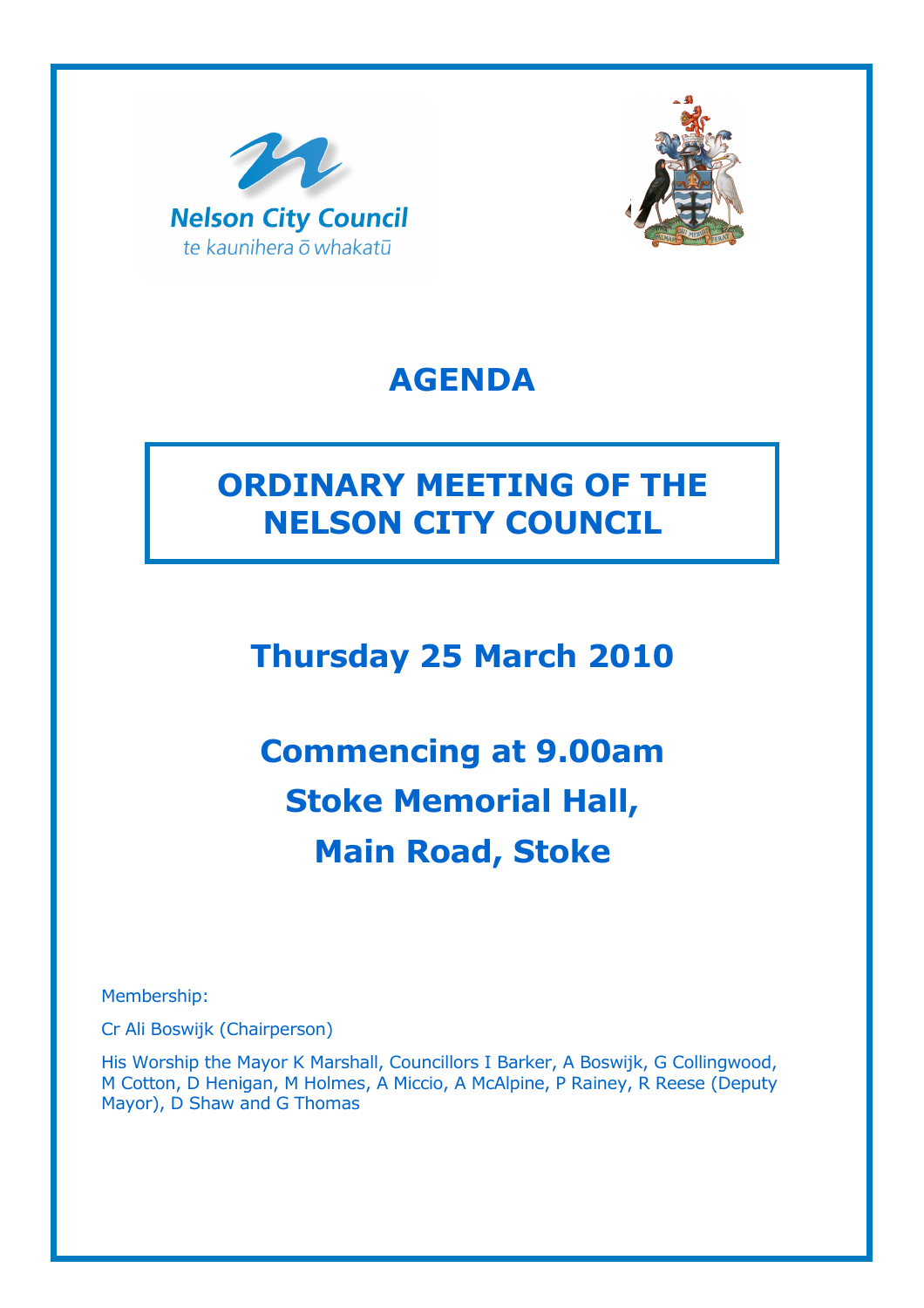## **BUSINESS**

As set out below Nelson City Council 894159 25 March 2010 Refer to Page No. Note: Morning tea will be taken at 10.30am and Lunch at 12.30pm. APOLOGIES OPENING PRAYER 1.0 PUBLIC FORUM 2.0 CONFIRMATION OF MINUTES – 25 February 8, 9 and 11 March 2010. 1-20 Document numbers 889294, 893508, 893594 and 894291 Recommendation **THAT** the minutes of the ordinary meetings of the Nelson City Council, held on Thursday 25 February 2010, Monday 8, Tuesday 9 and Thursday 11 March 2010, be confirmed as a true and correct records. 3.0 CHAIRPERSON'S REPORT 3.1 Notice of Motion from Councillor Boswijk 21 4.0 REPORTS POLICY 4.1 Fees and Charges Dog Control and Environmental Health 22-27 Report number 885448 4.2 Joint Waste Assessment 28-46 Note: A copy of the Joint NCC/TDC Waste Management and Minimisation Plan is enclosed separately. Report number 893575 4.3 Building Business Unit: Fees and Charges 2010/11 47-57 Report number 887847 4.4 Main Road Stoke Speed Limit Review 58-81

Report number 888940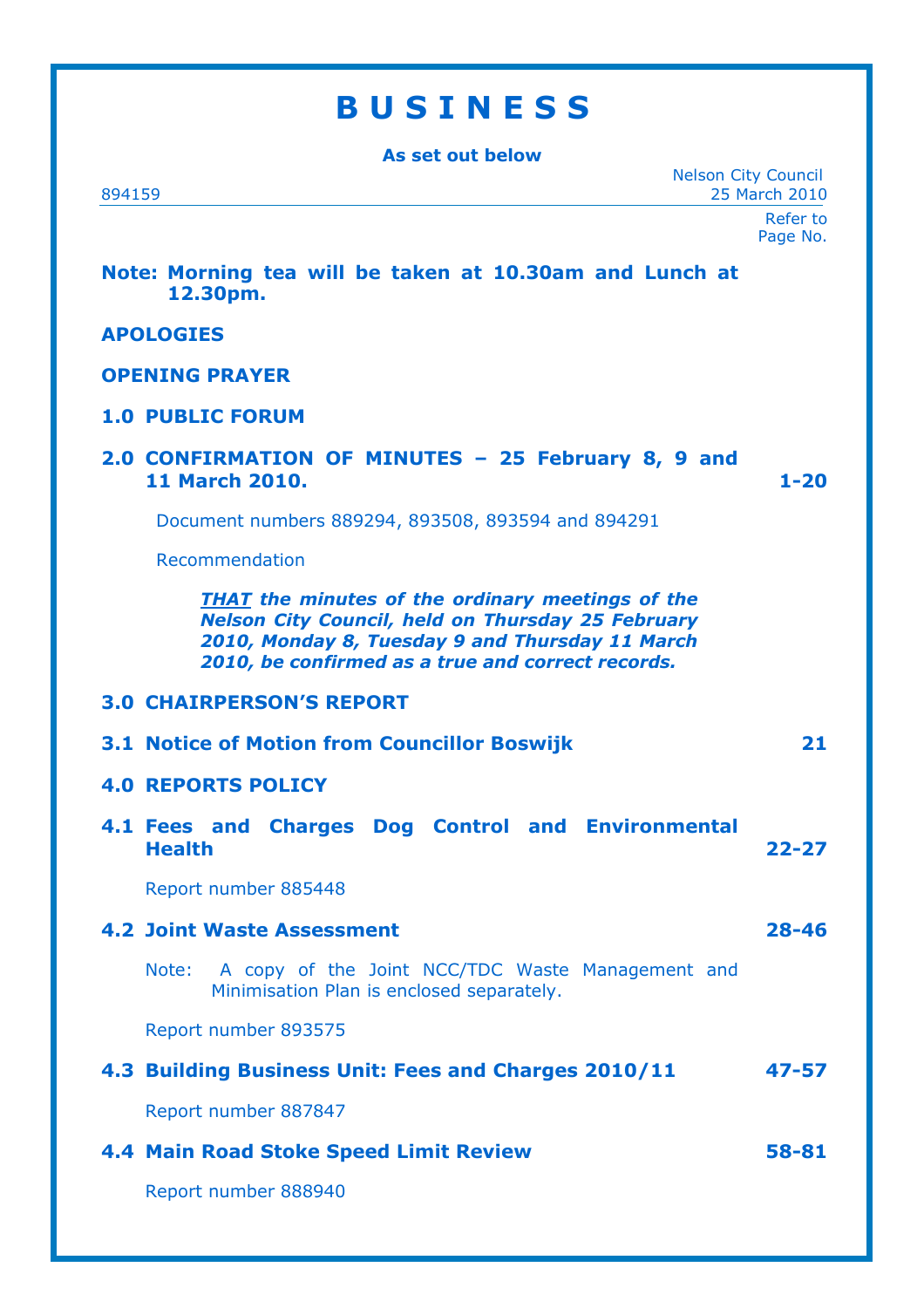| <b>4.5 Gambling Policy Review</b>                                                                                     | 82-88   |
|-----------------------------------------------------------------------------------------------------------------------|---------|
| Report number 889243                                                                                                  |         |
| 4.6 Proposed Road Stopping - Princes Drive                                                                            | 89-92   |
| Report number 890674                                                                                                  |         |
| <b>5.0 REPORTS PRIORITY</b>                                                                                           |         |
| <b>5.1 Nelson Performing Arts and Conference Centre:</b><br><b>The Way Forward</b>                                    | 94-98   |
| Report number 884196                                                                                                  |         |
| <b>6.0 REPORTS PERFORMANCE</b>                                                                                        |         |
| <b>6.1 Finance Report for the Seven Months Ended</b><br><b>31 January 2010</b>                                        | 99-129  |
| Report number 892387                                                                                                  |         |
| <b>6.2 Enhanced Stakeholder Engagement</b>                                                                            | 130-133 |
| Report Number 894987                                                                                                  |         |
| 6.3 Nelmac Draft Statement of Intent and 6 Month<br><b>Report 2010/2011</b>                                           | 134-148 |
| Report Number 895357                                                                                                  |         |
| The Chairperson Richard Jenkins and the Chief Executive<br>Note:<br>Malcolm Topliss will be in attendance at 11.30am. |         |
| 6.4 EDA Statement of Intent 2010/2011 and Half Year<br><b>Report</b>                                                  | 149-186 |
| Report number 895399                                                                                                  |         |
| Note: The Chairperson Robyn Reid and the Chief Executive<br>Bill Findlater will be in attendance at 9.45am.           |         |
| <b>7.0 REPORTS FROM COMMITTEES</b>                                                                                    |         |
| 7.1 Nelson Youth Council - 5 March 2010                                                                               | 187-191 |
| Document number 892634                                                                                                |         |
| Recommendation                                                                                                        |         |
|                                                                                                                       |         |